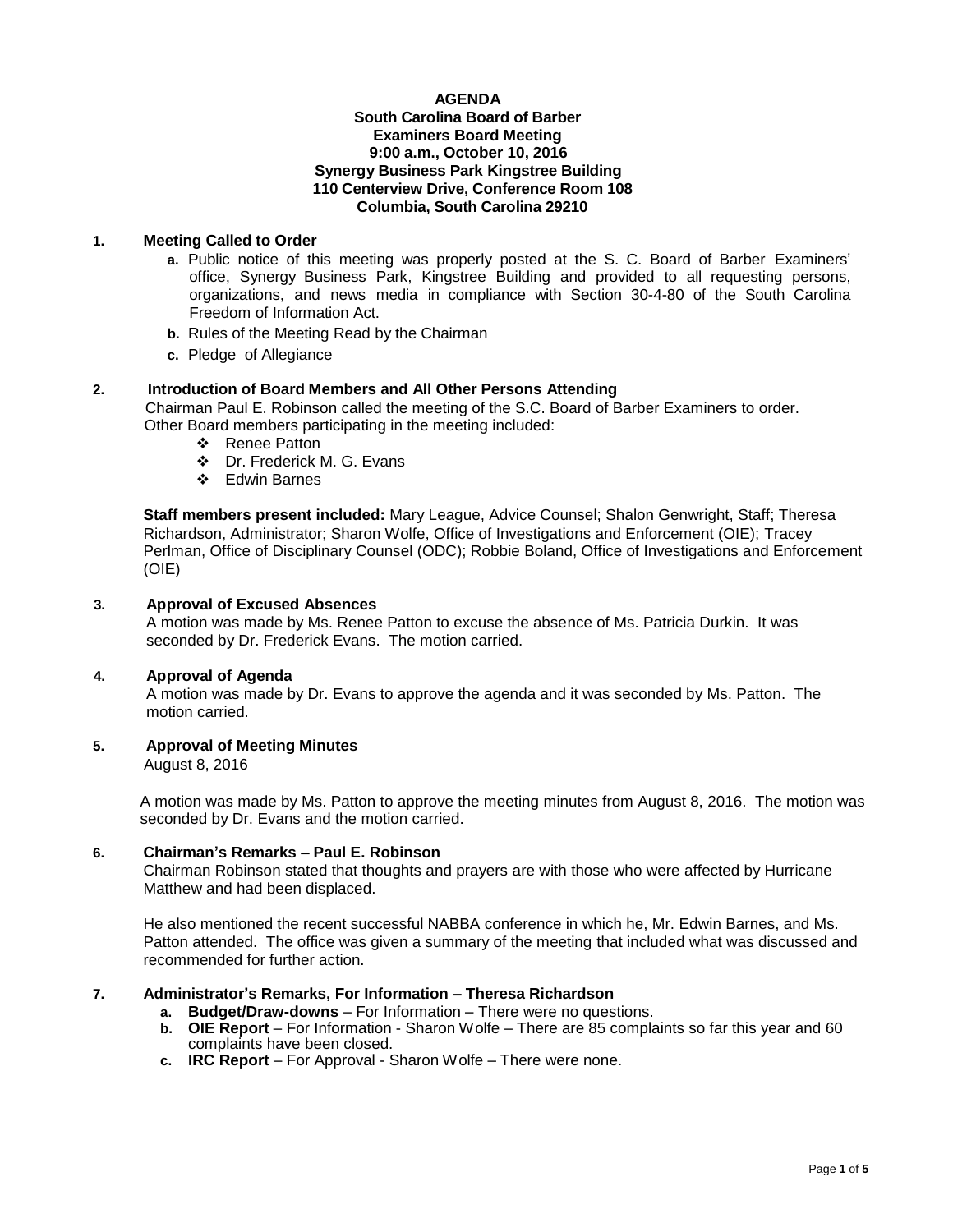- **d. ODC Report**  For Information Tracey Perlman As of September 30, 2016, there are 50 barber cases in the ODC office.
	- 47 (pending action)
		- 3 (pending hearings)
	- $\cdot$  10 (closed since 8/2/16)

The vast majority of the cases are for late reports. With the late reports being handled in a different way, it goes through Ms. Richardson's office, and the report is the actual violation, instead of being investigated. After the first two rounds of fines, there has been a giant increase, which was a surprise. The violations are received from a mixture of OJT and school instructors.

**e. Inspection Report** – For Information - Robbie Boland – In July, 106 barbershop inspections were attempted and 23 of those shops were closed. In August, 162 inspections were attempted and 31 shops were closed. From January through August, there were 971 inspections attempted for barbershops with 746 shops being physically inspected. Mr. Boland is back up to a full staff as well.

#### **8. Old Business**

Dr. Evans asked if there was a statute limitation on the length of the timeframe that barbers are found in violation, prior to hearings. Ms. Mary League stated that there were no statute limitations. The only considerations may be the absence of evidence and/or witnesses, due to the passing of time.

Ms. Patton mentioned the NABBA website [\(www.barbinc.com\)](http://www.barbinc.com/). It is public domain for information and will give a sense of how many barbers South Carolina has and where they are. It makes us involved nationwide and is a place of resource. Several issues will have to be discussed such as legislative changes and our relationship with North Carolina, as far as reciprocity. Input was given from school owners on finding instructors to work in the schools, which may be placed on the agenda in coming months.

Dr. Evans inspected the Legacy Barber and Beauty school in Lugoff, South Carolina. He apologized for the delay, but there were no problems or issues at the school.

#### **9. New Business**

## **a. Consideration of a 3rd Student Permit**

**i.** Ryan O'Neal Hudson

Mr. Hudson's first permit was terminated and 205 hours were accrued for that license. There are no hours on file for the second permit. The instructor returned the second permit. Mr. Hudson was not present and Mr. Barnes made a motion to defer the consideration until Mr. Hudson could be present. The motion was seconded by Ms. Patton and it carried.

**ii.** George Jason Minus

Mr. Minus was not in attendance. He attended the Genesis Hair Studio and there is no information on the first permit. No hours are listed for either permit or seen in the barbershop's file. A motion was made by Ms. Patton to defer this item until Mr. Minus was present. The motion was seconded by Mr. Barnes and it carried.

**iii.** Savontia Lamar Peeler

Mr. Peeler was not present. He accrued 121 verifiable hours. A motion was made by Mr. Barnes to defer the hearing until Mr. Peeler was present. The motion was seconded by Ms. Patton and it carried.

Mr. Peeler was present later on in the meeting. He has not finished his book work and will be working full-time while gaining barber hours. There is no likelihood of his job's hours changing. He misunderstood his instructor, thinking he had between 950 and 1,000 barber hours. Over 1,000 hours cannot be completed in one (1) year. The hours will need to be given from the instructor and looked at again with the opportunity to give a  $3<sup>rd</sup>$  permit and successfully obtain licensure. The instructor will also need to submit an affidavit or something in writing as to why the hours had not been turned in initially.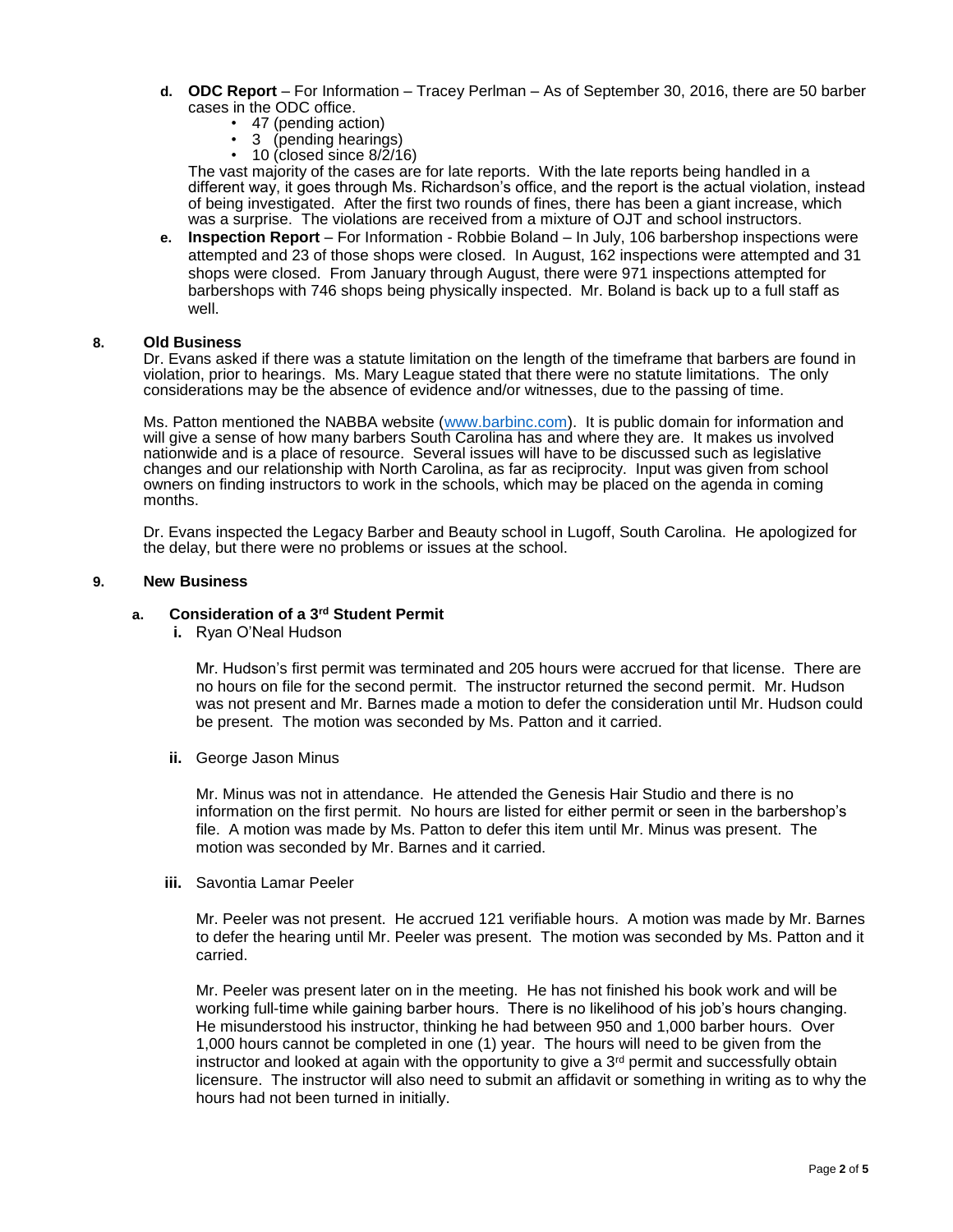A motion was made by Ms. Patton to defer the consideration until the Board is provided with the hours. The office will be able to make the determination of the 3<sup>rd</sup> permit. Mr. Peeler was told that it is imperative that he keeps a copy of his hours. The motion was seconded by Dr. Evans and the motion carried.

### **b. Consideration of Crossover License Program**

**i.** Genia O'Bryant

Currently, Ms. O'Bryant offers a 60 hour course for Cosmetologists with two (2) or more years of practice that want to become Master Hair Care Specialists. Ms. O'Bryant states that cosmetologists are not trained in the history of barbering and she wants them to be safe performing services such as haircutting, fading, and training. Cosmetologists aspiring to become Master Hair Care Specialists should be able to fade. Students are having difficulty and they do not understand everything involved. A mandated program, such as a 50 or 60 hour program of barbering is needed as they do not get the information through the cosmetology sector. Cosmetologists are failing the exam.

At the last legislative session, this same program was presented and did not go through by law. The regulations are vague in reference to the crossover license. It is a work in progress to moving in that direction. Ms. O'Bryant is asking that a set curriculum be established, so that schools may have the programs to address the issues with crossover licenses. She holds a Barber Instructor license. According to the regulations, if a Cosmetologist has less than two (2) years of experience, they would have to take 375 hours of barber training, prior to crossing over to becoming a Master Hair Care Specialist. The schools do not have the set curriculum for students wanting to crossover. Ms. O'Bryant is worried about the Cosmetologists who are over the timeframe of two (2) years that do not know much about barbering and the safety involved. Although it is not legally defensible as of yet, it is fine for the Academy of Barber Training to provide the program.

# **c. Consideration of Reinstatement with Criminal Background History and Previous Board Order**

**i.** Christopher Boswell

Mr. Boswell is seeking reinstatement of his Master Hair Care Specialist license with a current board order on file and criminal background history.

A motion was made by Dr. Evans to go into a closed session for Mr. Boswell and it was seconded by Mr. Barnes. The motion carried.

Another motion was made by Dr. Evans to go into an executive session for legal advice concerning the consideration and it was seconded by Ms. Patton. The motion carried.

Dr. Evans made a motion to come out of executive session and it was seconded by Ms. Patton. The motion carried.

A motion was made by Ms. Patton to reinstate Mr. Boswell's Master Hair Care Specialist license with the condition of a two (2) year probationary period, providing a SLED report annually. If there are any infractions that occur in that timeframe, Mr. Boswell is required to come before the Board again. The motion was seconded by Mr. Barnes and Dr. Evans and the motion carried.

Dr. Evans made a motion to come out of the closed session and it was seconded by Ms. Patton. The motion carried.

# **d. Consideration of School Changes**

**i.** Williams Barber Training School (New School)

Ms. Sheila Williams is seeking approval in opening a new barber school. This has been a passion of hers for many years as she is a Cosmetology and Barber Instructor. She has previously taught at a barber academy and served as the director of a cosmetology school.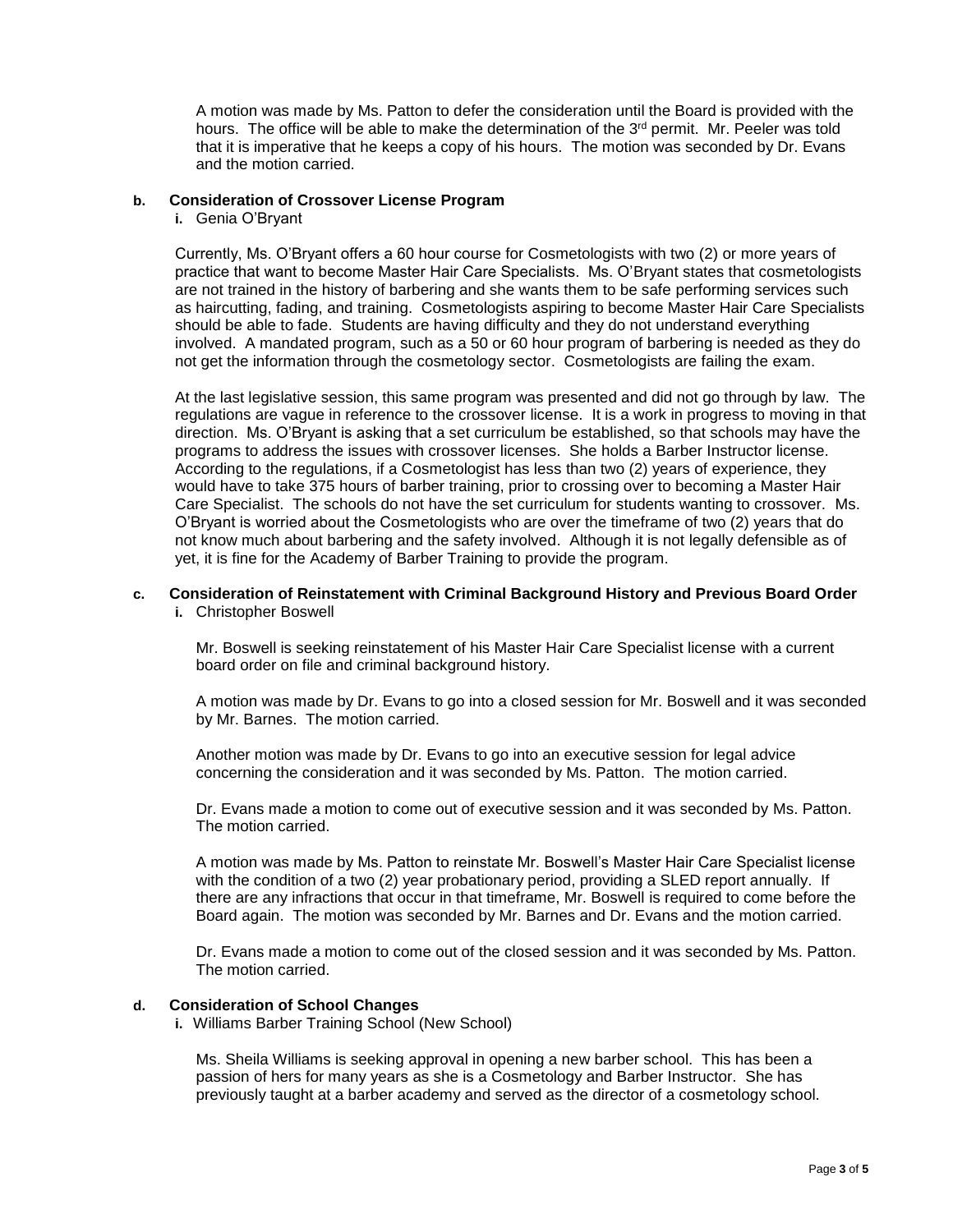This will help her give back to the community and she will be able to teach students the way that they should be taught. Ms. Marlene Smith will be a substitute teacher. The school is currently set up for 10 students at a time. She plans on opening the school as soon as it gets approved. The program will be broken up into two (2) different parts. The part time students will attend the school 20-25 hours a week. It will take the part time students two (2) student permits possibly.

A motion was made by Ms. Patton to accept the application to operate as a new barber school, pending an inspection. The motion was seconded by Dr. Evans and the motion carried.

**ii.** Salon 496 Barber Academy (Location Change)

Mr. Fred Davis, accompanied by Mr. Mark Davis, represented Salon 496 Barber Academy. They were seeking permission to change the school's location. There was a big increase in the rent, so they decided to move. Mr. Mark Davis needs to be added as an owner of the academy as well.

A motion was made by Mr. Barnes to approve the location change and it was seconded by Ms. Patton. The motion carried.

## **e. Discussion Regarding the National Interstate Council/Professional Credential Services, Inc. Contract**

**i.** Executive Session

A motion was made by Ms. Patton to go into executive session for the discussion listed. It was seconded by Dr. Evans and the motion carried.

Dr. Evans made a motion to come out of executive session and it was seconded by Ms. Patton. The motion carried.

## **10. Hearings – Tracey Perlman**

**i.** 2016-1

 A complaint was made on Ms. Ebony Reed. Ms. Reed has been practicing outside of the scope of her license. She has been accused of using chemicals, electric tools, and curling irons. Ms. Reed stated that the chemicals accusation was false, but everything else was true. Mr. Rodney Pigford, Investigator for the Barber Board, was a witness for this case. The complainant alleged that her hair fell out after chemicals were used by Ms. Reed. During an unannounced visit by Mr. Pigford, he found Ms. Reed using thermal hot curling irons. Chemicals were also at her station. Pictures had been provided by the complainant as well. Ms. Reed stated that all she did was curl the complainant's hair. The complainant was subpoenaed as a witness for this case, but failed to show up. Ms. Reed stated that the complainant had been reimbursed and that she was a friend of the family. It was also alleged by Ms. Reed that the complainant had mental issues and had been contacting the respondent's family. Exhibits given consisted of the notice of hearing and photos given from the complainant.

Commercial hair may be added to natural hair for braiding purposes.

The issue at hand is that Ms. Reed was still practicing outside of her scope, according to Ms. Perlman.

Dr. Evans made a motion to go into executive session for legal advice and it was seconded by Ms. Patton. The motion carried.

Dr. Evans made another motion to come out of executive session and it was seconded by Ms. Patton. The motion carried.